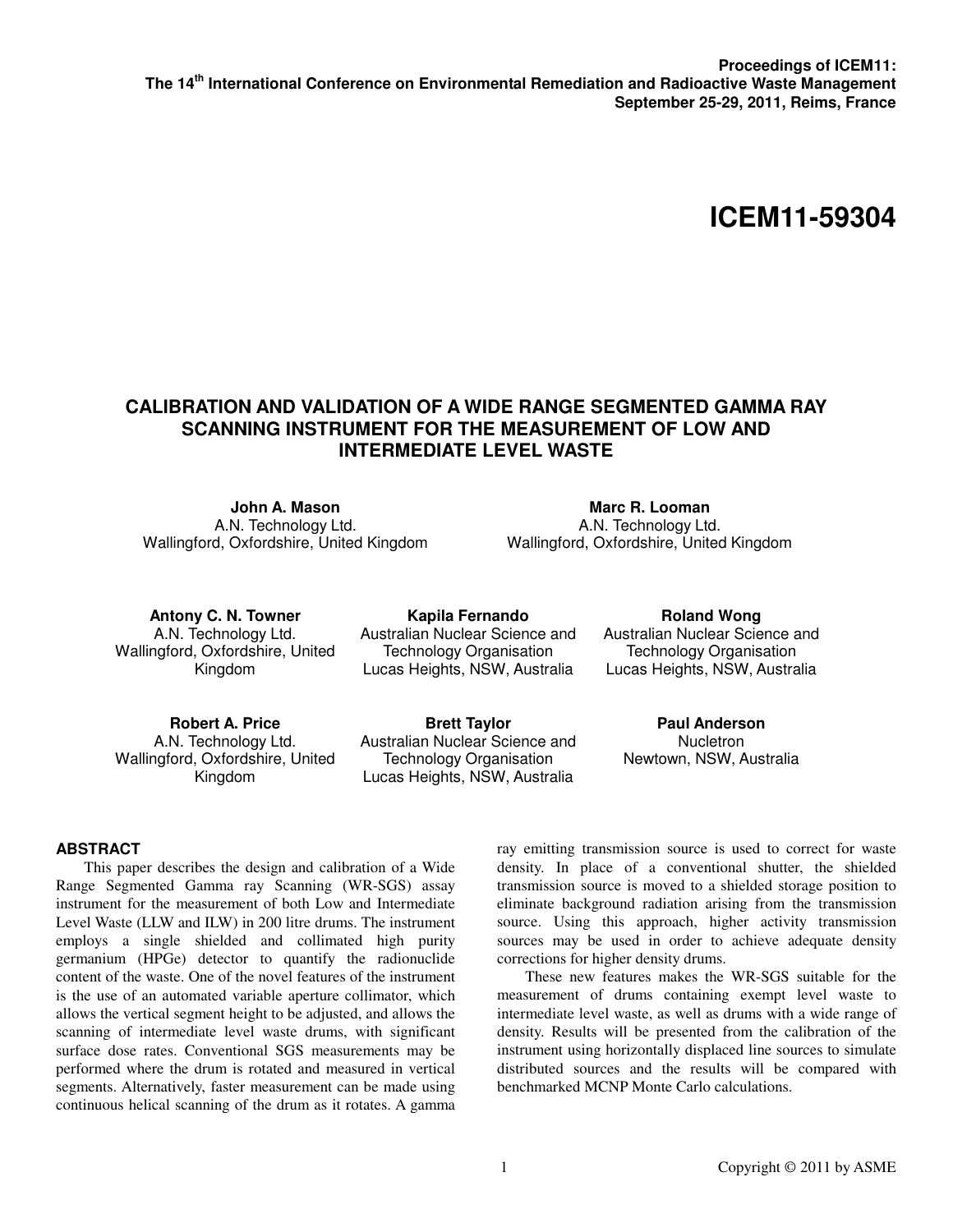#### **INTRODUCTION**

The WR-SGS has been designed to extend the range of applicability of the SGS radioactive waste assay technique. The conventional SGS minimum detectable activity (MDA) is often determined by leakage arising from the transmission source and the resulting gamma ray background, especially if a high activity transmission source is used for the measurement of higher density drums. The upper range of measurable drum activity is also limited by high dead time at higher activity levels. Finally, fixed segment-scanning means that during much of the measurement time the HPGe detector is moving but not acquiring data as it is moved into position to count the next segment.

In order to overcome these limitations and extend the range, three novel features have been incorporated into the WR-SGS. The first is a shielded and collimated strong transmission source (typical activity 30 mCi) which, when not in use, is placed in a shielded storage safe such that gamma rays from the source cannot be seen by the HPGe detector. The second is a variable aperture collimator with an automated aperture that can be varied under software control to reduce HPGe detector dead time when high activity drums are being measured. It should be noted that the calibration changes when the aperture changes so that more calibrations are required. The third innovation is the use of continuous helical scanning in place of fixed segment scanning. The present paper describes the calibration and validation using MCNP modelling [1] of a WR-SGS incorporating these features, which has been installed and is in operation in a laboratory of the Australian Nuclear Science and Technology Organisation (ANSTO).



**Figure 1 Photograph of the ANTECH WR-SGS installed at ANSTO.** 

## **SYSTEM CALIBRATION AND SIMULATION MODEL BENCHMARK**

For a specific collimator opening the WR-SGS is calibrated with a single scan of a reference source, which is placed centrally in a void drum. Either line or point sources may be used for the calibration, line sources being preferable for their analogy to volume sources (along the vertical axis). At ANSTO Eu-152 line sources were used for the system calibration. Note that the calibration is done for a void drum: there is no need to repeat calibration for various matrices.

For the simulation benchmarking an Eu-152 point source, placed centrally inside a void drum, was preferred for its low attenuation of the gamma rays. The source, which consists of a 1 mm diameter bead embedded in a PMMA (Acrylic) plastic disk (diameter 25.4, thickness 3.5 mm), is oriented with its axis horizontal. During a scan the drum is rotated, resulting in an average thickness of the plastic of 3.9 mm. The gamma ray attenuation ranges from 7% to 3% at energies of respectively 122 and 1408 keV. In the simulations the source is modelled as a small PMMA sphere with a diameter of 3.9 mm and the photons are started uniformly inside a sphere of 1 mm diameter.

The simulation model is benchmarked to the experimental data from the central segment (#7) of the scan. Where possible the model used in the Monte Carlo simulations is based on design and manufacturing dimensions and material descriptions. In this aspect the "Quality Assurance Data Sheet" [2] with exact crystal dimensions for the detector. However, in order to obtain good agreement between simulated and measured detection efficiencies, especially for the lower energy range, it was necessary to adjust the thickness of the dead layer of the crystal.

The best agreement between simulation and experiment was obtained with a dead layer thickness of 1.18 mm, which is considerably larger than the nominal value of 0.7 mm from the data sheet. The general agreement between simulation and experiment is very good, as can be seen in Figure 2. The curve with the simulation results is based on calculated values for equidistant (10 keV) photon energies, while the curve for the experimental results is based on quadratic fits to data points at the energies of the major Eu-152 peaks. The quadratic fit of the natural logarithm of the efficiency to the natural logarithm of the energy is commonly used for the efficiency calibration of HPGe detectors [3]. It requires the energy range to be split in two: above and below the (user selected) knee energy of 350 keV. The (emission) grab or data acquisition time was 1000 s. The collimator opening was 70 mm. In this paper the error bars in the figures and the reported errors in the tables correspond to 95% confidence interval  $(2 \sigma)$ .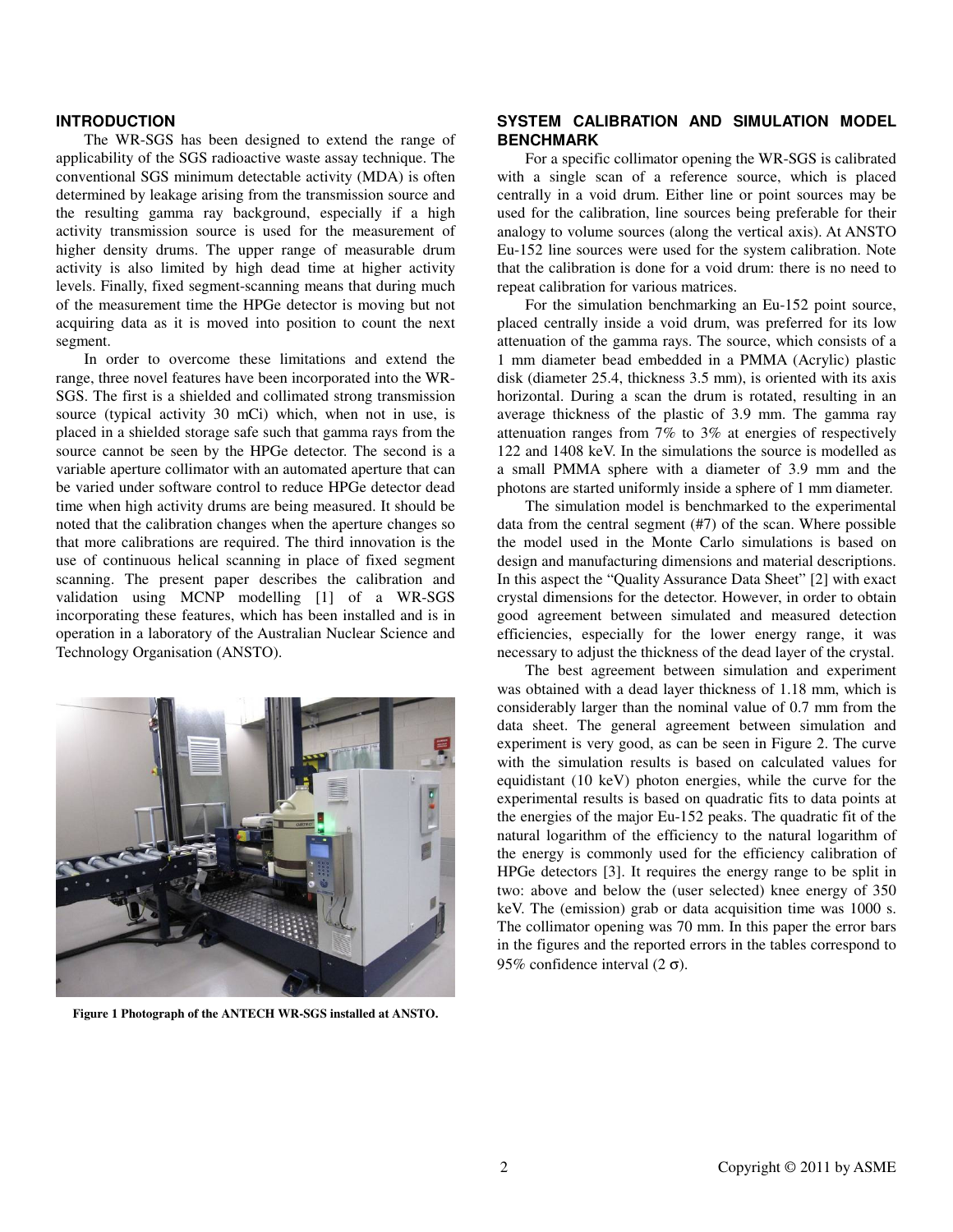

**Figure 2 Experimental and simulated detection efficiencies as a function of energy.** 

Figure 3 shows the excellent agreement between simulation and experiment for a 13 segment scan in which an Eu-152 point source is placed centrally inside an empty drum. The Variable aperture collimator is set to the maximum opening of 70 mm. The small deviations cancel out and can be explained by a small vertical positioning difference between simulation and experiment.



**Figure 3 Experimental and simulated average detection efficiencies (at 1408 keV) for an Eu-152 point source placed centrally inside a void drum.** 

For purposes of the simulation, and in order to mimic the movement of the detector head during the (helical) scan the detection efficiency of each segment is calculated by averaging the simulation results for the detection efficiency at 8 vertical positions ranging from the bottom to the top of each segment. The experimental results are based on a grab time of 1000 s for each segment.

The Variable Aperture Collimator (VAC) provides a means of reducing HPGe detector dead time when measuring high

activity drums or sources and extends the range of activities that can be measured by the SGS technique. The use of the VAC and other features of the WR-SGS are described in detail, elsewhere [4]. It must be noted that the calibration must be repeated for each collimator aperture that will be used to measure waste. Currently the recommended apertures are 3.5, 14 and 70 mm. In routine operation data from the drum pre-scan using the Geiger-Muller dose-rate probe and drum weight data from the internal load cell are used to select the appropriate collimator aperture from a user defined look-up table. Typically different collimator apertures may be used for the transmission and emission measurements of the same drum. This feature provides great flexibility in operation and allows the WR-SGS to be automated for a wide range of measurement situations.

#### **LINE SOURCES**

Once the system is calibrated it is ready to measure drums with a wide range of matrices and densities that comply to the SGS standard: relative uniformly distributed activity and (per segment) uniformity of the matrix. The production of a series of verification drums satisfying the above requirements is inconvenient and expensive. Instead, drums are used with a uniform matrix and a number of source insertion tubes in which (encapsulated) sources can be inserted. The verification drums employed by ANSTO have 6 source insertion tubes, which are arranged following a spiral from the centre to the edge of the drum (see Table 1 and Figure 4). The design is intended to approximate a uniform homogeneous activity throughout the drum when the drum is rotated and measured. The source insertion tubes are made of PVC plastic, with a 12 mm inner diameter and a 15.9 mm outer diameter.

| Source #       | $R$ (mm)            | Angle $(°)$ |
|----------------|---------------------|-------------|
| 1              | 62                  | 43          |
|                | 141                 | 331         |
| $rac{2}{3}$    | 180                 | 261         |
| $\overline{4}$ | 212                 | 221         |
| $\frac{5}{2}$  | 242                 | 171         |
| 6              | 270                 | 90          |
| $\frac{6}{5}$  | င့<br>$\frac{C}{1}$ |             |
| $\odot$        | $\frac{1}{3}$       | $rac{6}{2}$ |

**Figure 4 MCNP geometry plot with a vertical section of the void drum.**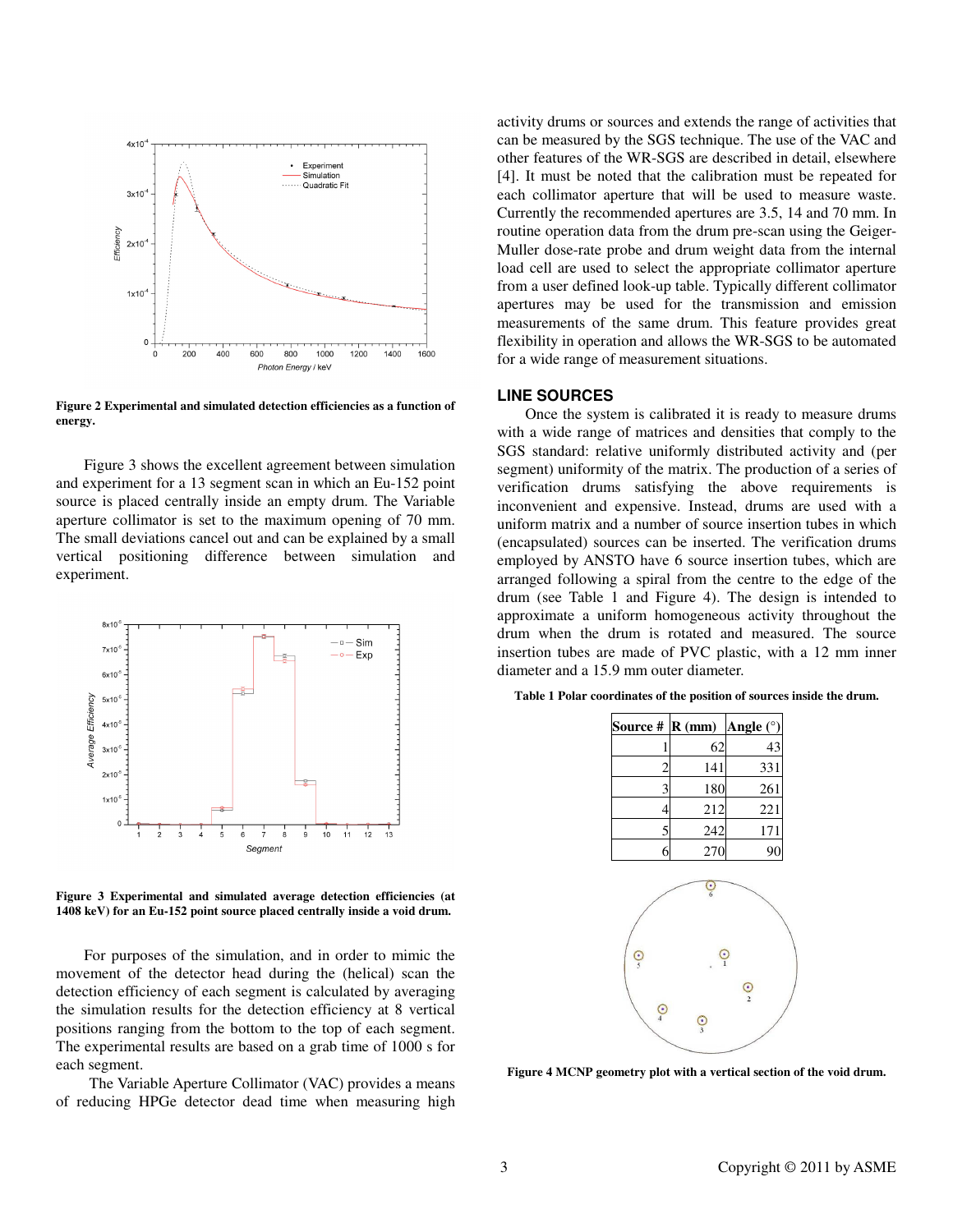In the vertical direction the uniform distribution of activity is readily achieved by utilising line sources: the detection efficiency for the segments is nearly constant as can be seen in Figures 5 and 6. As expected the top and bottom segments have a significantly smaller response.

The results for the measurement of one Eu-152 line source placed centrally in a void drum (SAT9) and that for 6 Eu-152 line sources placed inside a drum with foam matrix (average of measurements F000001 04 and F000001 05) are shown in Figure 5, while Figure 6 shows the results for 6 Eu-152 line sources placed inside a drum with wood matrix (average of measurements F000003 11-13) or with sand matrix (average of measurements F000004\_12-17). The efficiency values are based on the 1408 keV peak. The scan conditions were: 8 segments, 70 mm collimator opening, 24 mm pedestal height, 810 mm scan height.



**Figure 5 Experimental average detection efficiencies for Eu-152 line sources placed in the centre of a void drum.** 

The net masses of, respectively, the foam, wood and sand matrices, which are measured with the weigh scale embedded in the WR-SGS, are respectively 6.9, 158.0 and 332.6 kg. The net matrix volume is  $2.12 \times 10^5$  cm<sup>3</sup> (based on an inner height of 829 mm and a inner diameter of 572 mm), which results in densities of 0.0325, 0.745 and 1.57 g⋅cm<sup>-3</sup> for foam, wood and sand matrices respectively.

The simulation results for the measurements with the Eu-152 line sources are generally in good agreement with the experimental results as can be seen in Table 2. The significantly higher, i.e. with a deviation larger than the corresponding relative error, simulation result for the foam matrix may be attributed to the simplification of the model: due to the very light density (and the lack on the exact material composition) the matrix was simulated as void. Except for the measurement with ID SAT9, where a single source was placed at the centre of a void drum, 6 sources were inserted in the drum at positions described in Table 1 and Figure 3. In the column labelled M the matrix of the drum is given: Void, Foam, Wood and Sand are respectively denoted by V, F, W and S. To reduce the statistical

error for the experimental results the values from repetitive scans and from segments 2 to 7 were averaged. The scan conditions were: 8 segments, 70 mm collimator opening, 24 mm pedestal height, 810 mm scan height. Per segment (emission) grab times were 100 s, except 600 s for SAT9 and 200 s for F000004\_15-17.



**Figure 6 Experimental average detection efficiencies for 6 Eu-152 line sources placed inside a drum with wood or sand matrix.** 

|                      |   | <b>Average Efficiency</b> |                   |                                     |                   |            |      |  |  |
|----------------------|---|---------------------------|-------------------|-------------------------------------|-------------------|------------|------|--|--|
| <b>Measure-</b>      |   | <b>Simulation</b>         |                   | <b>Experiment</b>                   | Sim/Exp           |            |      |  |  |
| ment ID              | М | Value                     | <b>Error</b>      | Value                               | <b>Error</b>      | Value Err. |      |  |  |
| SAT9                 | V | 1.78E-05                  | 2.41E-07          | 1.86E-05                            | 8.70E-07          | 0.96       | 0.05 |  |  |
| F000001<br>04-05     | F |                           | 1.74E-05 1.07E-07 |                                     | 1.60E-05 5.92E-07 | 1.09       | 0.04 |  |  |
| F000003<br>11-13     | W |                           |                   | 7.55E-06 7.08E-08 7.51E-06 3.20E-07 |                   | 1.00       | 0.04 |  |  |
| F000004<br>$12 - 17$ | S |                           |                   | 4.35E-06 5.45E-08 4.17E-06 1.54E-07 |                   | 1.04       | 0.04 |  |  |

**Table 2 Central segment average detection efficiency (1408 keV) for Eu-152 line sources placed in various matrices.** 

#### **POINT SOURCES**

To validate the instrument at various conditions two point sources were used: a higher activity Co-60 source (3.07E+07 Bq on measurement date) and a lower activity Cs-137 source (7.17E+05 Bq on measurement date). The higher activity source was measured with a reduced collimator height of 14 mm, while the lower activity source was measured with the maximum collimator opening of 70 mm. The sources were placed centrally in an empty test drum with a single source insertion tube. This insertion tube has a larger diameter than the previous ones in order to allow the insertion of the PMMA disk sources with a diameter of 25.4 mm. The same drum was used for all measurements: it was filled with the sand for high density matrix measurements.

The net mass for the empty drum and sand matrix were 2.5 and 310.9 kg, respectively. The weight of 2.5 kg of the empty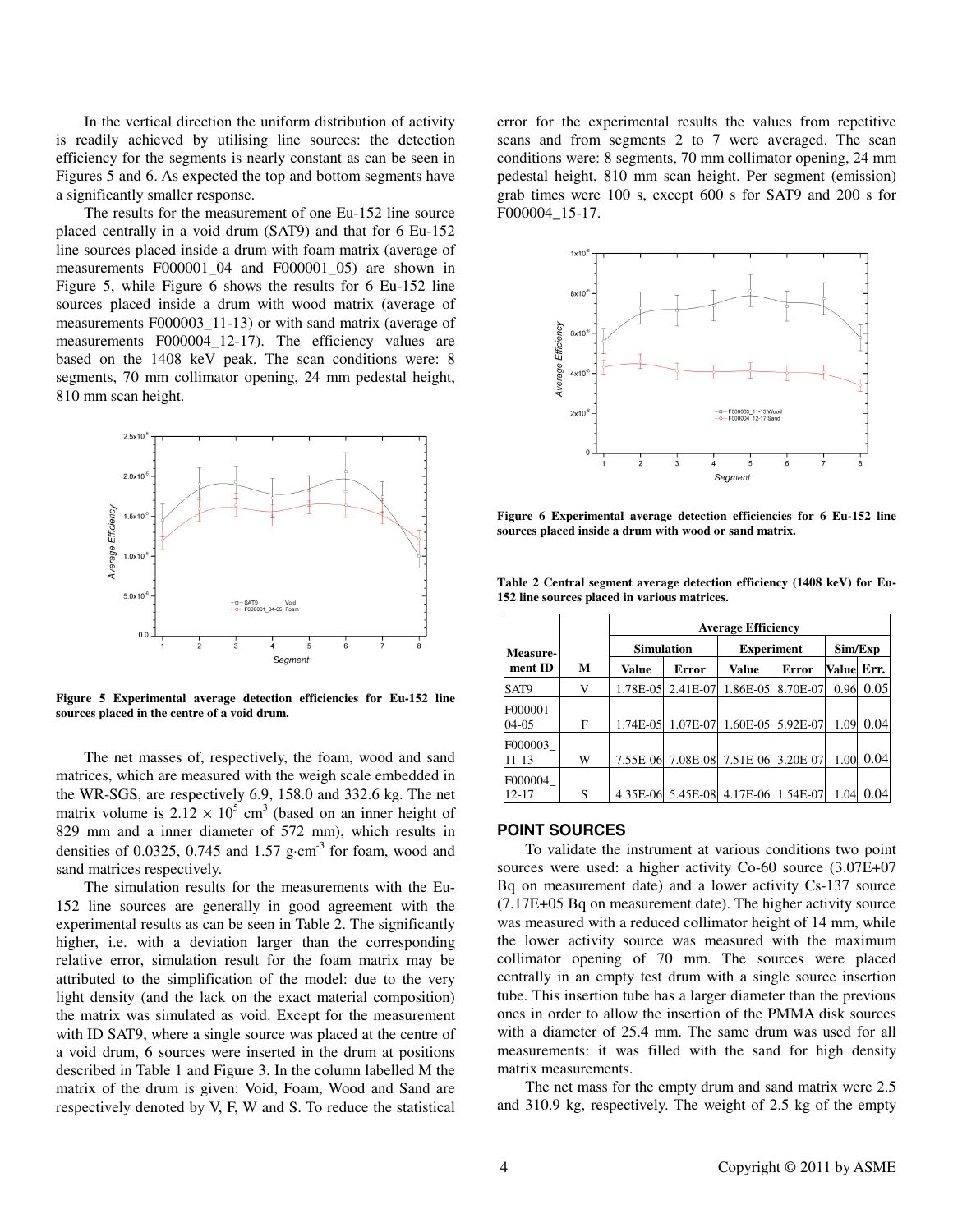drum is due to the source holder. The difference between the masses of the drums with the sand matrix can be explained by a partial filling of the drum with the single source insertion tube. In fact, as can be seen in Figure 7 the transmission scan results (based on averaging the results from measurements A000011 17-20) for segments 2 to 8 yield an average value of 0.72%, while that of the top segment is 77.6%, which corresponds to a fill height of the drum of 73.5 cm. The calculated density of the sand is equal to  $1.64$  g⋅cm<sup>-3</sup>.



**Figure 7 Experimental transmission for 1408 keV photons through a drum with sand matrix. The dotted line gives the average value (segments 2 to 8).** 

The simulation results for the Co-60 source are 9% higher than the experimental value (Table 3). The deviation being the same for both the empty drum and sand matrix may be explained by the higher attenuation of the source container of this higher activity source. The stainless steel double encapsulation has a wall thickness of 1.3 mm, which results in a transmission of 0.948 for the 1333 keV gamma rays (where we used a mass attenuation coefficient for iron of  $0.0520 \text{ cm}^2 \text{·g}^{-1}$ [5]). In the simulation the source was modelled as a PMMA disk source to compare it with the calibration measurement. In fact the stainless steel encapsulation reduces the apparent activity of the source. With the apparent activity of the source the experimental efficiency would be increased by a factor of 1.054. Consequently, the deviation between simulated and experimental results is reduced to 3%, which is in the same order of the errors. The scan conditions were: 8 segments, 24 mm pedestal height, 810 mm scan. Per segment (emission) grab times were 100 s, except 180 s for A000011\_25-27.

The simulated result for Cs-137 point source is slightly higher than the experimental value for the foam matrix, whereas for the sand matrix the difference is 18%. Unfortunately, the measurement suffers from poor counting statistics due to the higher attenuation of the sand matrix for the 662 keV photons and the lower activity of the source. Nevertheless, the simulation result is at least 10% higher than the experimental one. This time there is no correction for the source self-

attenuation because a PMMA disk source is used in both the simulation and experiment. However, a possible explanation could come from a higher than average density of the sand in the central part of the drum. Taking a closer look at Figure 7, we see that the transmission for segments 4 to 6 is significantly lower (average transmission 0.67%) than that for the other segments (except of course the top segment). In Figure 8 it can be seen that segments 4 and 5 give the largest contribution to the average scan result, and that the discrepancy between simulation and experiment is the largest for those segments.

**Table 3 Complete scan average detection efficiencies for point sources placed centrally in drums with various matrices.** 

|           |                |   | <b>Average Efficiency</b> |                   |                   |          |              |      |  |  |
|-----------|----------------|---|---------------------------|-------------------|-------------------|----------|--------------|------|--|--|
| Measure-  |                |   |                           | <b>Simulation</b> | <b>Experiment</b> | Sim/Exp  |              |      |  |  |
| ment ID   | <b>Nuclide</b> | M | <b>Value</b>              | Error             | <b>Value</b>      | Error    | <b>Value</b> | Err. |  |  |
| A000011   |                |   |                           |                   |                   |          |              |      |  |  |
| $25 - 27$ | $Co-60$        | F | 2.42E-06                  | 4.69E-08          | $2.22E-06$        | 9.14E-09 | 1.09         | 0.02 |  |  |
| A000011   |                |   |                           |                   |                   |          |              |      |  |  |
| $17 - 18$ | $Co-60$        | S | 2.11E-07                  | 6.93E-09          | 1.94E-07          | 4.44E-09 | 1.09         | 0.04 |  |  |
| A000011   |                |   |                           |                   |                   |          |              |      |  |  |
| $22 - 24$ | $Cs-137$       | F | 3.01E-05                  | 1.65E-07          | 2.96E-05          | 2.98E-07 | 1.02         | 0.01 |  |  |
| A000011   |                |   |                           |                   |                   |          |              |      |  |  |
| 19-20     | $Cs-137$       | S | 1.03E-06                  | 2.17E-08          | 8.72E-07          | 6.76E-08 | 1.18         | 0.08 |  |  |



**Figure 8 Simulated and experimental average detection efficiencies for Cs-137 point source placed centrally inside a drum with sand matrix.** 

In the simulation a uniform density of the sand is assumed. An average 0.67% lower transmission of the central segments with respect to the overall average value, does not seem significant, however, one must take into account that the reported values are for 1408 keV photons from Eu-152. At the lower energy of the Cs-137 photons the effect is much larger even if we consider that the photons from the centrally placed source travel across half the distance (one radius) compared to those in the transmission measurement (one diameter). The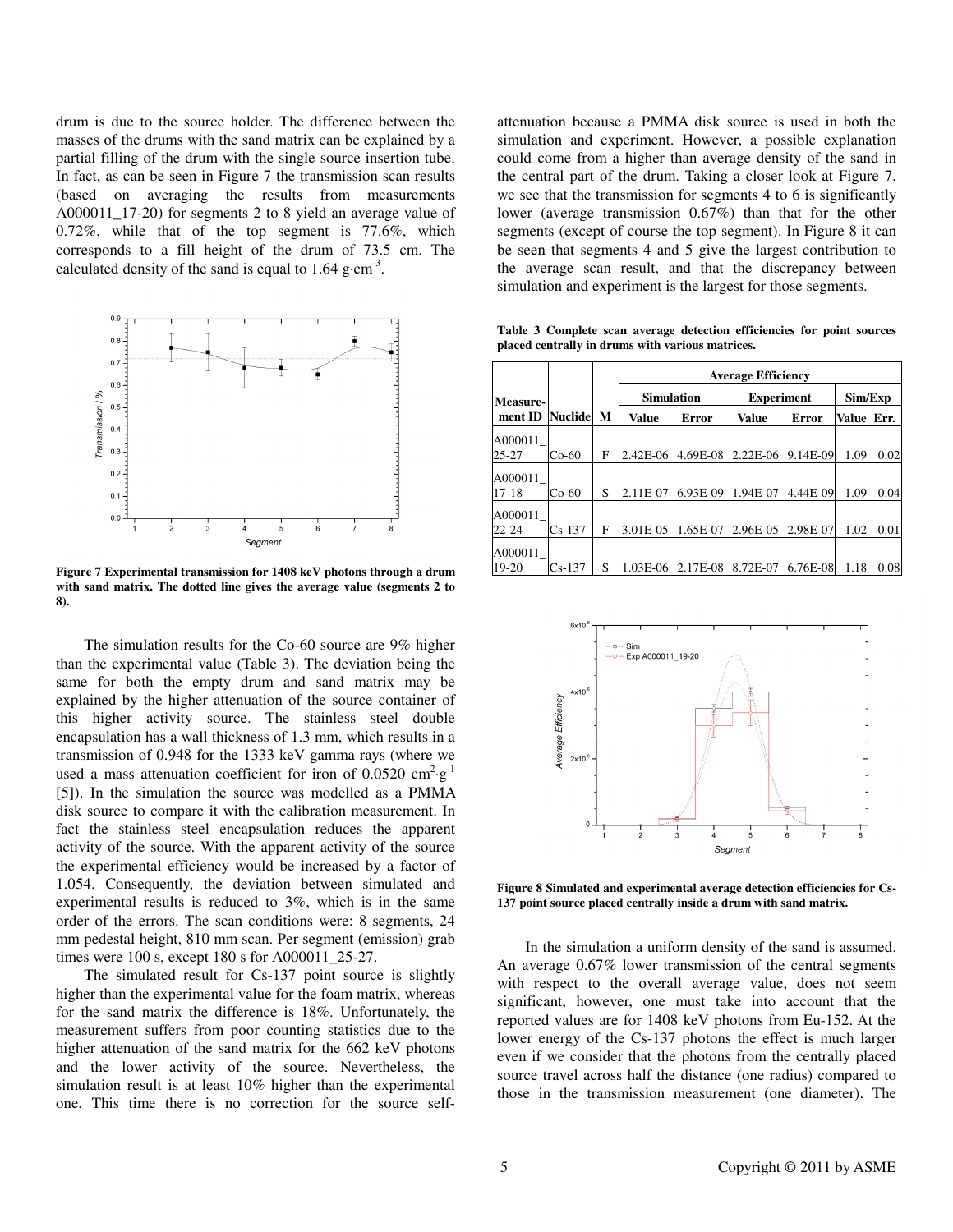larger error in the comparison of measurement and simulation for the Cs-137 measurement in sand can be readily explained.

#### **VOLUME SOURCE EQUIVALENCE AND VALIDATION OF MEASUREMENTS**

The SGS methodology is based on the assumptions of relatively homogeneous distribution of activity and homogeneity of the matrix inside each segment. Consequently, the measured activity of point sources is likely to be biased. The direction of the bias will be dependent on the matrix and the radial position of the source. In order to compare the reported activities by the GammaScan software with the reference activities found in the source certificates a correction factor is necessary to compensate for the biasing.

Having shown the quality of the simulation model in the previous sections, we will now use the simulations to calculate the correction factor. The results of the simulations are given in Table 4. As expected the correction factor increases with the attenuation of the gamma rays in the matrix. The largest correction factor is for the Cs-137 point source and sand matrix. The calculated efficiencies for Cs-137, Co-60 and Eu-152 are based on peak energies of, respectively, 662, 1333 and 1408 keV. The point source (P) and the single line source (1L) are placed centrally inside the drum; placement of the 6 line sources (6L) is according to Figure 3. The collimator height (H) is given in mm.

**Table 4 Simulated average detection efficiencies for point, line and volume sources for drums with various matrices.** 

|                         |            |    |       | <b>Average Efficiency</b>              |                   |                      |                   |                   |     |  |  |
|-------------------------|------------|----|-------|----------------------------------------|-------------------|----------------------|-------------------|-------------------|-----|--|--|
| H<br><b>Nuclide Src</b> |            |    | M     | <b>Point or Line</b><br><b>Sources</b> |                   | <b>Volume Source</b> | CF                |                   |     |  |  |
|                         |            |    | Value | Error                                  | <b>Value</b>      | Error                | Value             | Rel.<br>Err.<br>% |     |  |  |
|                         | $14$ Co-60 | P  | V     |                                        | 2.42E-06 4.69E-08 | 2.30E-06             | 3.84E-08          | 0.95              | 2.6 |  |  |
|                         | 14 Co-60   | P  | S     | 2.11E-07                               | 6.93E-09          | 5.21E-07             | 1.83E-08          | 2.47              | 4.8 |  |  |
|                         | $70Cs-137$ | P  | V     | 3.01E-05                               | 1.65E-07          | 3.04E-05             | 1.56E-07          | 1.01              | 0.8 |  |  |
|                         | 70 Cs-137  | P  | S     |                                        | 1.03E-06 2.17E-08 | 5.13E-06             | 6.43E-08          | 4.98              | 2.5 |  |  |
|                         | 70 Eu-152  | 1L | V     |                                        | 1.78E-05 2.41E-07 | 1.79E-05             | 1.19E-07          | 1.00              | 1.5 |  |  |
|                         | 70 Eu-152  | 6L | V     | 1.74E-05                               | 1.07E-07          | 1.79E-05             | 1.19E-07          | 1.03              | 0.9 |  |  |
|                         | 70Eu-152   | 6L | W     |                                        | 7.55E-06 7.08E-08 | 7.52E-06             | 7.80E-08          | 1.00              | 1.4 |  |  |
|                         | 70Eu-152   | 6L | S     |                                        | 4.35E-06 5.45E-08 |                      | 4.32E-06 5.88E-08 | 0.99              | 1.8 |  |  |

The test drums with the 6 line sources provide excellent representations of volume sources: the correction factor is practically equal to unity. Moreover, the observed count rate fluctuations while the drum is being rotated are moderate. Even for the worst-case matrix, sand filled drum, the fluctuations are within 50% of the average as can be seen in Figure 9.



**Figure 9 Normalised average efficiency (1408 keV) as a function of angle for 6 Eu-152 line sources with equal activity placed in drums with various matrices. The normalisation for each curve is with respect to the result obtained by averaging over all angles.** 

The measured activities in Table 5 are obtained by applying the correction factors (in the CF column) to the reported activities by the GammaScan software. In the column labelled M the matrix of the drum is given: Void, Wood and Sand are respectively denoted by V, W and S. The point source (P) and the single line source (1L) are placed centrally inside the drum; placement of the 6 line sources (6L) is according to Figure 3. The collimator height (H) is given in mm. The correction factors are based on simulation results (see table 4) and they compensate for the use of point and line sources as a replacement of volume sources. There is a good agreement with the reference activities: the deviations are within 10%, except those for the sand matrix, which are within 11% (this may be attributed to a lack of uniformity of the sand matrix).

As we have already seen the transmission for the sand matrix is 0.72% for 1408 keV photons, which is reduced to 0.57% for photons with an energy of 778 keV. From the point of view of the modelling a small change in the matrix density will result in a significant change in detection efficiency. Experimentally, even with a strong transmission source the number of counts for a typical segment grab time of 100 s are limited, and hence the statistical error will limit the precision of the matrix correction factor used in the calculations according to the SGS standard. Finally, it must be noted that the stated uncertainty in the various source certificates is equal to 3% and which has not been included in the reported error calculations.